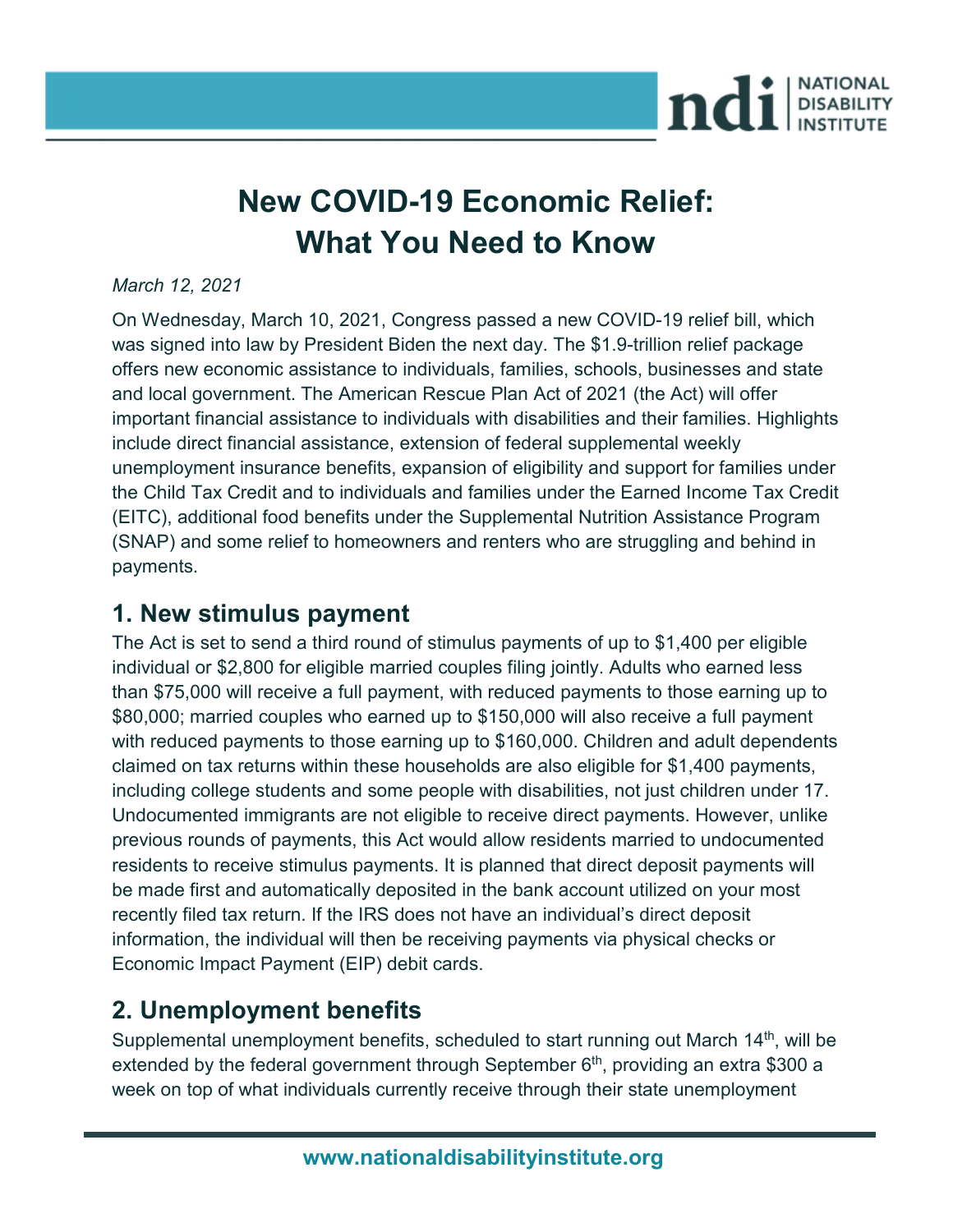programs. The extension of unemployment benefits will also apply to Pandemic Unemployment Assistance (PUA), which assists workers that normally do not receive unemployment insurance including gig workers, freelancers and those who are selfemployed. Additionally, this new stimulus package includes a tax exemption for the first \$10,200 in unemployment benefits received by an individual with an adjusted gross income less than \$150,000. The package also provides a 100 percent subsidy of COBRA health insurance premiums to ensure that laid-off workers can remain on their employer health plans at no cost through the end of September.

## **3. Child Tax Credit and Earned Income Tax Credit Changes**

Both the Child Tax Credit (CTC) and Earned Income Tax Credit tax credits are important methods to reduce poverty for children, adults and families. Under the Act, the CTC, which is available currently for children of families with no or low earnings, will have the maximum credit raised from \$2,000 to \$3,000 per child and \$3,600 for children under age six and extends the credit from 16 to 17-year-olds. The credit's maximum amount will begin to phase out for heads of households making up to \$112,500 and married couples making up to \$150,000. These changes will make the full CTC available to 27 million children in families with no or low income.

The EITC is another way low-paid working adults can receive additional financial support. This COVID relief provision expands who is eligible for the credit and increases the amount of funding. Eligibility has been expanded to younger adults age 19-24 who are not full-time students and those 65 and over. To qualify for the credit, the annual income for the individual must be below an estimated \$21,000 (prior cap was \$16,000). The amount of the credit for a working adult without children will increase from about \$540 to an estimated maximum of \$1,500. There are more than five million workers without children (ages 19-65) who will be the beneficiaries of these changes to EITC, including many individuals with disabilities. There are also increased benefits to lowincome families with children. These changes are only for 2021, meaning the credit would be available on next year's tax return.

# **4. Housing help with eviction or paying rent or mortgage**

There is some new assistance to homeowners and renters. By creating a Homeowner Assistance Fund, the Act gives states \$10 billion to help homeowners who are struggling to pay mortgage payments and utility bills. The Act also allocates \$30 billion for emergency rental assistance and homelessness relief with special attention paid to "high-need" candidates, such as very low-income renters who are paying more than 50 percent of their income on rent. State and local governments will control how these funds are used. The Act notably does not extend the foreclosure moratorium for homeowners, which is set to expire on June 30, 2021. The Act does allow for up to six